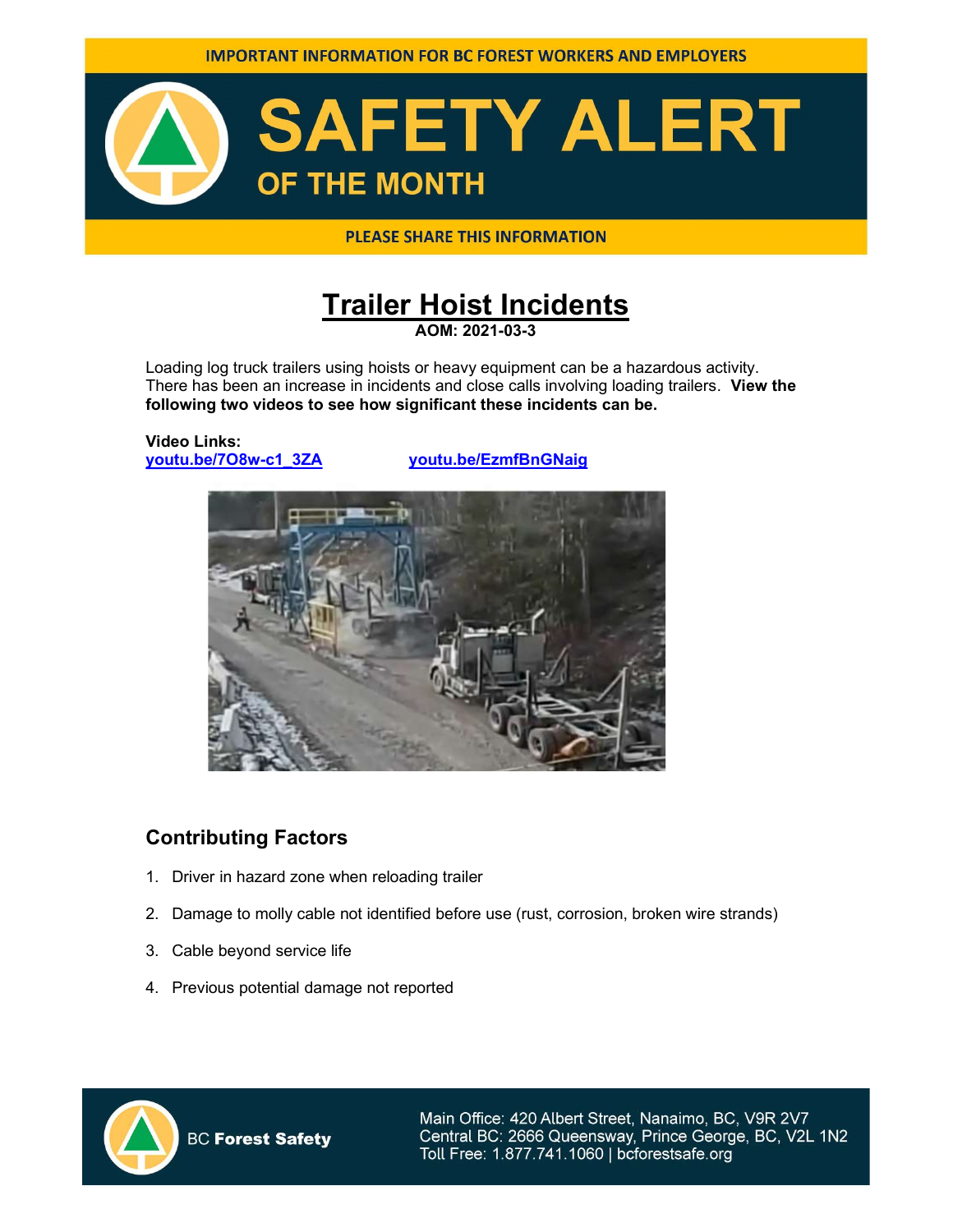

#### Recommendations

- 1. Ensure maintenance program is in place that includes regular inspection of trailer hoist and operating components for wear and damage.
- 2. Lifting molly inspection:
	- Complete and document pre-trip inspection of molly.
	- Ensure clamps are tight and in good condition.
	- Inspect in and around clamps where corrosion is common.
	- Do not use hoist or molly with damaged or frayed cables.
- 3. Maintenance:
	- If you damage a piece of equipment, report it so it can be inspected/repaired before the next person uses it. Damage can be caused by pulling away with the molly still attached to the hoist.
	- Replace mollys as soon as there is evidence of more than 3 broken wire strands or evidence of kinking, bird caging or any other damage resulting in the distortion of the rope structure.
	- WorkSafeBC standard for molly: a 1" sling with an eye at each end and attached to the trailer lift plate by 1" shackles. A looped moly may be used but must have a minimum of 2 Crosby clips in the center and a 1" shackle on each end or 4 sleeve style (crimp) clips holding the cable ends together.
- 4. Guiding trailer into position:
	- Stay in the clear, outside of hoist frame when operating hoist. Stay in cab when trailer is being loaded or unloaded by heavy equipment.
	- When using a hoist to lower trailer, use a pike pole and not your hand to guide the trailer into position.
	- Make sure the hoist safe work procedures are available and controls are clearly labelled.





Main Office: 420 Albert Street, Nanaimo, BC, V9R 2V7 Central BC: 2666 Queensway, Prince George, BC, V2L 1N2 Toll Free: 1.877.741.1060 | bcforestsafe.org